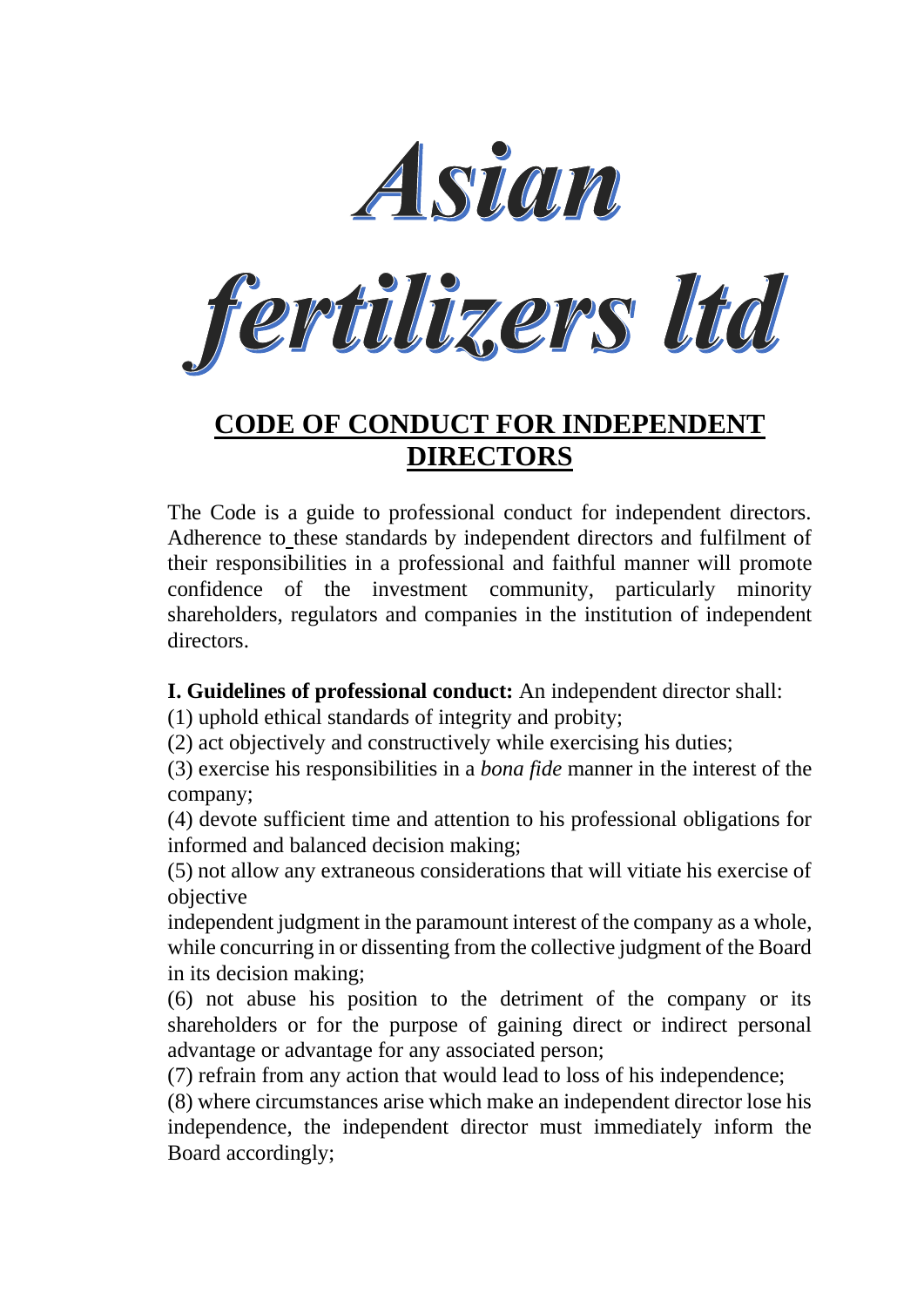(9) assist the company in implementing the best corporate governance practices.

#### **II. Role and functions:** The independent directors shall:

(1) help in bringing an independent judgment to bear on the Board's deliberations especially on issues of strategy, performance, risk management, resources, key appointments and standards of conduct;

(2) bring an objective view in the evaluation of the performance of board and management;

(3) scrutinise the performance of management in meeting agreed goals and objectives

and monitor the reporting of performance;

(4) satisfy themselves on the integrity of financial information and that financial controls and the systems of risk management are robust and defensible;

(5) safeguard the interests of all stakeholders, particularly the minority shareholders;

(6) balance the conflicting interest of the stakeholders;

(7) determine appropriate levels of remuneration of executive directors, key managerial personnel and senior management and have a prime role in appointing and where necessary recommend removal of executive directors, key managerial personnel and senior management;

(8) moderate and arbitrate in the interest of the company as a whole, in situations of conflict between management and shareholder's interest.

**III. Duties:** The independent directors shall—

- (1) undertake appropriate induction and regularly update and refresh their skills, knowledge and familiarity with the company;
- (2) seek appropriate clarification or amplification of information and, where necessary, take and follow appropriate professional advice and opinion of outside experts at the expense of the company;
- (3) strive to attend all meetings of the Board of Directors and of the Board committees of which he is a member;
- (4) participate constructively and actively in the committees of the Board in which they are chairpersons or members;
- (5) strive to attend the general meetings of the company;
- (6) where they have concerns about the running of the company or a proposed action, ensure that these are addressed by the Board and, to the extent that they are not resolved, insist that their concerns are recorded in the minutes of the Board meeting;
- (7) keep themselves well informed about the company and the external environment in which it operates;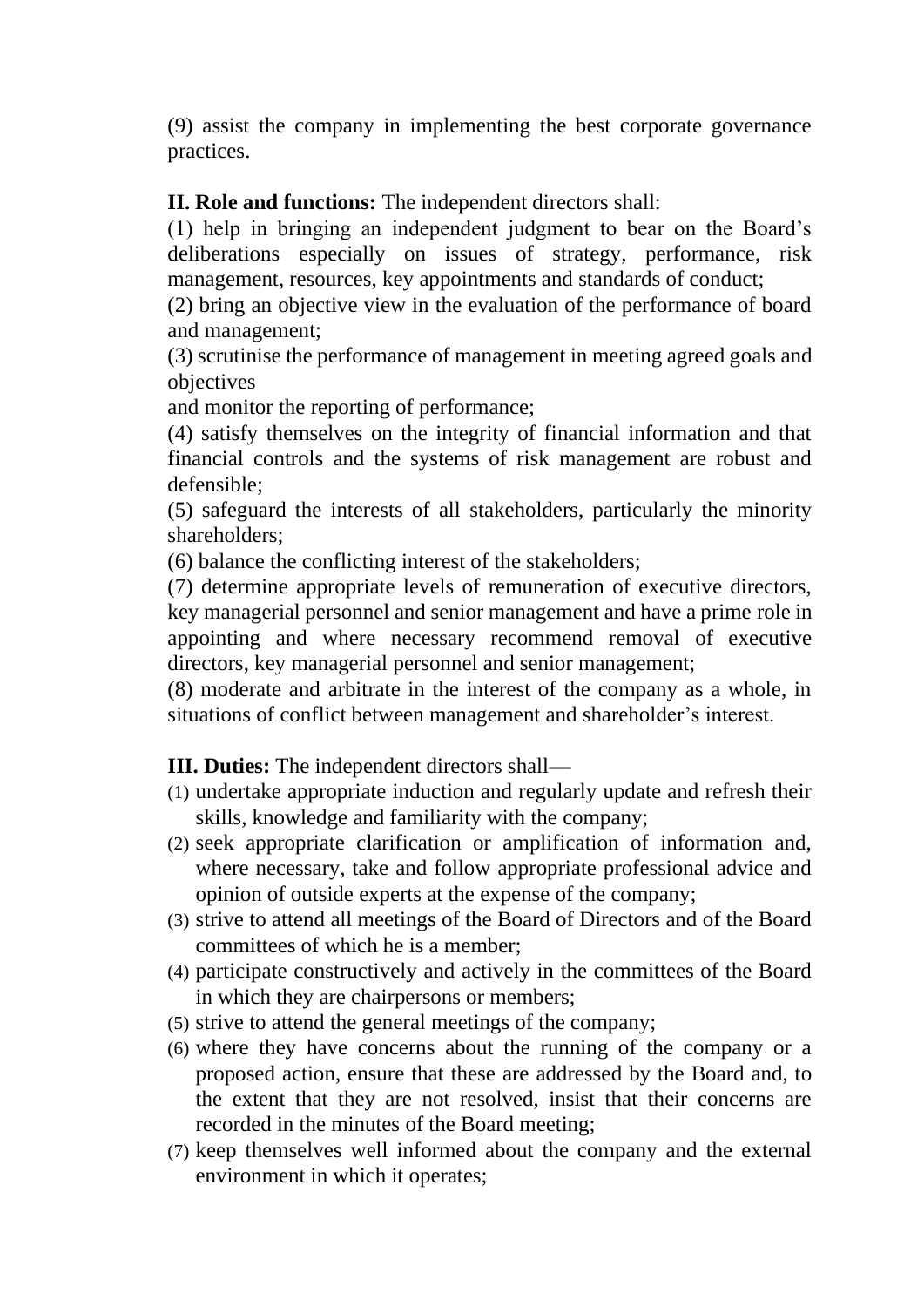- (8) not to unfairly obstruct the functioning of an otherwise proper Board or committee of the Board;
- (9) pay sufficient attention and ensure that adequate deliberations are held before approving related party transactions and assure themselves that the same are in the interest of the company;
- (10) ascertain and ensure that the company has an adequate and functional vigil mechanism and to ensure that the interests of a person who uses such mechanism are not prejudicially affected on account of such use;
- (11) report concerns about unethical behaviour, actual or suspected fraud or violation of the company's code of conduct or ethics policy;
- (12) acting within his authority, assist in protecting the legitimate interests of the company, shareholders and its employees;
- (13) not disclose confidential information, including commercial secrets, technologies, advertising and sales promotion plans, unpublished price sensitive information, unless such disclosure is expressly approved by the Board or required by law.

#### **IV. Manner of appointment:**

(1) Appointment process of independent directors shall be independent of the company management; while selecting independent directors the Board shall ensure that there is appropriate balance of skills, experience and knowledge in the Board so as to enable the Board to discharge its functions and duties effectively.

(2) The appointment of independent director(s) of the company shall be approved at the meeting of the shareholders.

(3) The explanatory statement attached to the notice of the meeting for approving the appointment of independent director shall include a statement that in the opinion of the Board, the independent director proposed to be appointed fulfils the conditions specified in the Act and the rules made thereunder and that the proposed director is independent of the management.

(4) The appointment of independent directors shall be formalised through a letter of appointment, which shall set out:

(a) the term of appointment;

(b) the expectation of the Board from the appointed director; the Boardlevel committee(s) in which the director is expected to serve and its tasks; (c) the fiduciary duties that come with such an appointment along with accompanying liabilities;

(d) provision for Directors and Officers (D and O) insurance, if any;

(e) the Code of Business Ethics that the company expects its directors and employees to follow;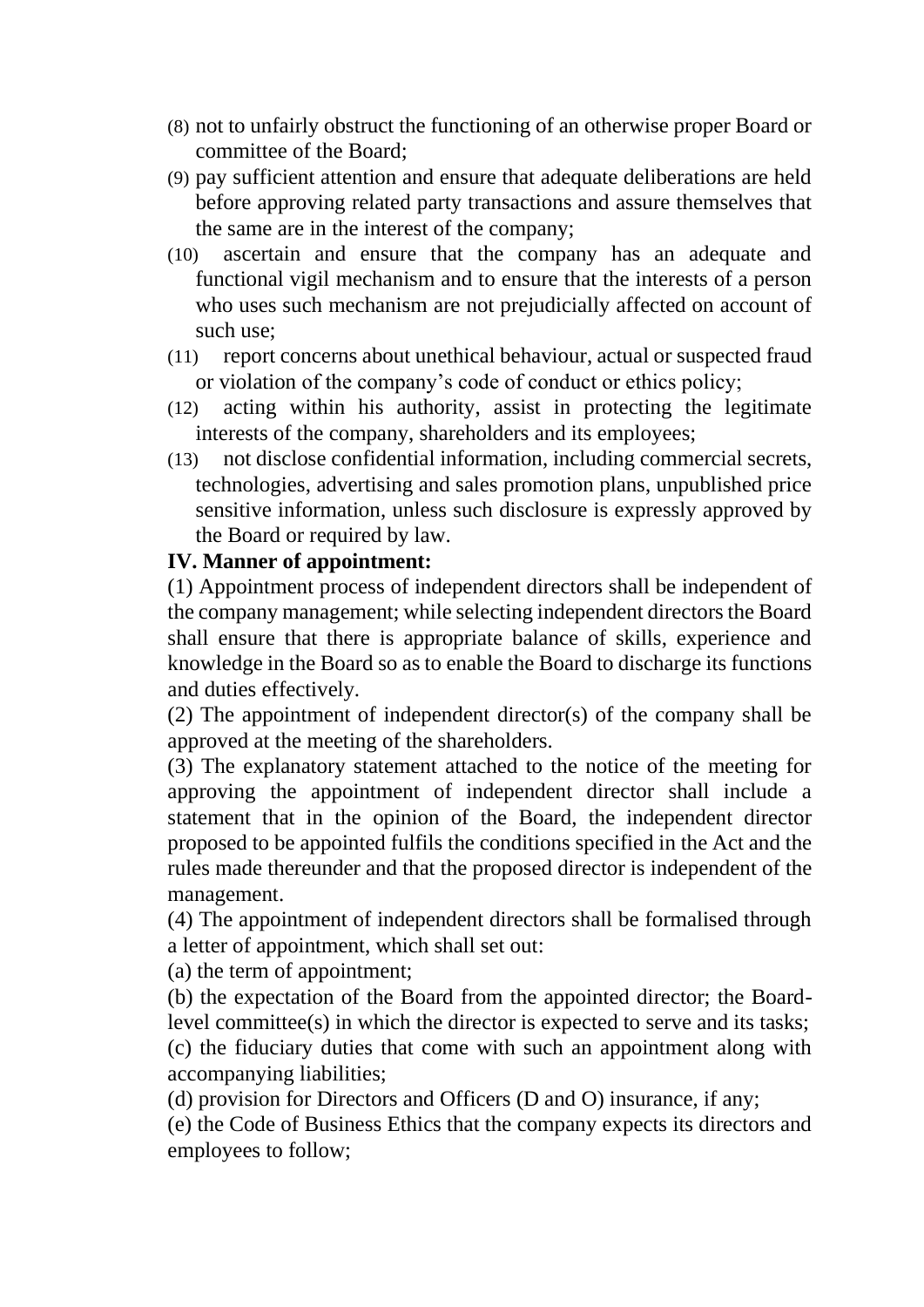(f) the list of actions that a director should not do while functioning as such in the company; and

(g) the remuneration, mentioning periodic fees, reimbursement of expenses for participation in the Boards and other meetings and profit related commission, if any. (5) The terms and conditions of appointment of independent directors shall be open for inspection at the registered office of the company by any member during normal business hours.

(6) The terms and conditions of appointment of independent directors shall also be posted on the company's website.

### **V. Re-appointment:**

The re-appointment of independent director shall be on the basis of report of performance evaluation.

## **VI. Resignation or removal:**

(1) The resignation or removal of an independent director shall be in the same manner as is provided in sections 168 and 169 of the Act.

(2) An independent director who resigns or is removed from the Board of the company shall be replaced by a new independent director within a period of not more than one hundred and eighty days from the date of such resignation or removal, as the case may be.

(3) Where the company fulfils the requirement of independent directors in its Board even without filling the vacancy created by such resignation or removal, as the case may be, the requirement of replacement by a new independent director shall not apply.

### **VII. Separate meetings:**

(1) The independent directors of the company shall hold at least one meeting in a year, without the attendance of non-independent directors and members of management;

(2) All the independent directors of the company shall strive to be present at such meeting;

(3) The meeting shall:

(a) review the performance of non-independent directors and the Board as a whole;

(b) review the performance of the Chairperson of the company, taking into account the views of executive directors and non-executive directors;

(c) assess the quality, quantity and timeliness of flow of information between the company management and the Board that is necessary for the Board to effectively and reasonably perform their duties.

### **VIII. Evaluation mechanism:**